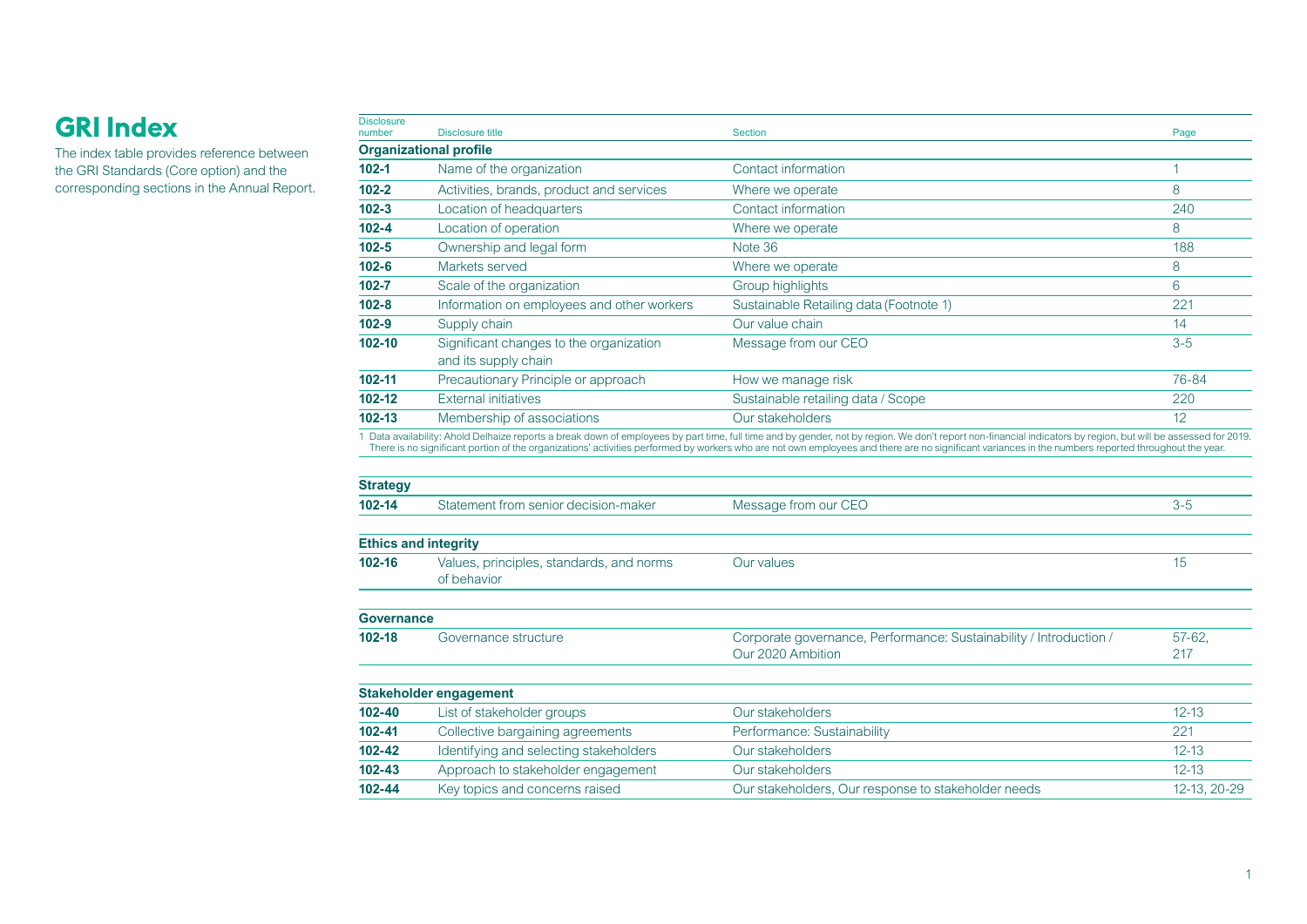**continued**

| <b>Disclosure</b><br>number | <b>Disclosure title</b>                                               | <b>Section</b>                                                         | Page          |
|-----------------------------|-----------------------------------------------------------------------|------------------------------------------------------------------------|---------------|
| <b>Reporting practice</b>   |                                                                       |                                                                        |               |
| $102 - 45$                  | Entities included in the consolidated                                 | Note 36                                                                | 188-189       |
|                             | financial statements                                                  |                                                                        |               |
| 102-46                      | Defining report content and topic boundaries                          | Our response to stakeholder needs, Performance: Sustainability / Scope | 21-22, 220    |
| 102-47                      | List of material topics                                               | Our response to stakeholder needs                                      | $20 - 29$     |
| 102-48                      | Restatements of information                                           | Performance: Sustainability / Scope                                    | 220           |
| 102-49                      | Changes in reporting                                                  | Our response to stakeholder needs                                      | $20 - 22$     |
| 102-50                      | Reporting period                                                      | Performance: Sustainability / Scope                                    | 220           |
| $102 - 51$                  | Date of most recent report                                            | Performance: Sustainability / Scope                                    | 220           |
| 102-52                      | Reporting cycle                                                       | Performance: Sustainability / Scope                                    | 220           |
| 102-53                      | Contact point for questions regarding the report                      | Contact information                                                    | 240           |
| 102-54                      | Claims of reporting in accordance with the<br><b>GRI Standards</b>    | Performance: Sustainability                                            | 220           |
| 102-55                      | <b>GRI</b> content index                                              | Performance: Sustainability                                            |               |
|                             |                                                                       | Scope (See reference to index at www.aholddelhaize.com)                |               |
| 102-56                      | External assurance                                                    | Assurance report of the independent auditor                            | 230-232       |
|                             | <b>Management approach</b>                                            |                                                                        |               |
| $103 - 1$                   | Explanation of the material topic and its boundary                    | Our response to stakeholder needs                                      | $20 - 29$     |
| $103 - 2$                   | The management approach and its components                            | Our response to stakeholder needs                                      | $20 - 29$     |
| $103 - 3$                   | Evaluation of the management approach                                 | Our response to stakeholder needs                                      | $20 - 29$     |
|                             |                                                                       | Sustainable Retailing data                                             | 218-225       |
|                             | <b>Economic performance</b>                                           |                                                                        |               |
| $201 - 1$                   | Direct economic value generated and distributed                       | Group Financial Review / Financial statements                          | 32-46, 87-201 |
| $201 - 3$                   | Defined benefit plan obligations and other<br>retirement plans        | Note 23                                                                | 143-154       |
| $103 - 1$                   | Explanation of the material topic and its boundary                    | Our response to stakeholder needs                                      | $20 - 29$     |
| $103 - 2$                   | The management approach and its components                            | Our response to stakeholder needs                                      | $20 - 29$     |
| $103 - 3$                   | Evaluation of the management approach                                 | Our response to stakeholder needs, Group financial review              | 20-29, 32-46  |
|                             | Procurement practices (Material topic: Local sourcing and production) |                                                                        |               |
| $204 - 1$                   | Proportion of spending on local suppliers                             | (Footnote 2)                                                           |               |
| $103 - 1$                   | Explanation of the material topic and its boundary                    | Our response to stakeholder needs                                      | $20 - 29$     |
| $103 - 2$                   | The management approach and its components                            | Our response to stakeholder needs                                      | 28            |
| $103 - 3$                   | Evaluation of the management approach                                 | Our response to stakeholder needs, Sustainable retailing data          | n/a           |

2 Data availability: Data is currently not available as 'local' is not defined for all brands. Will be assessed for 2019.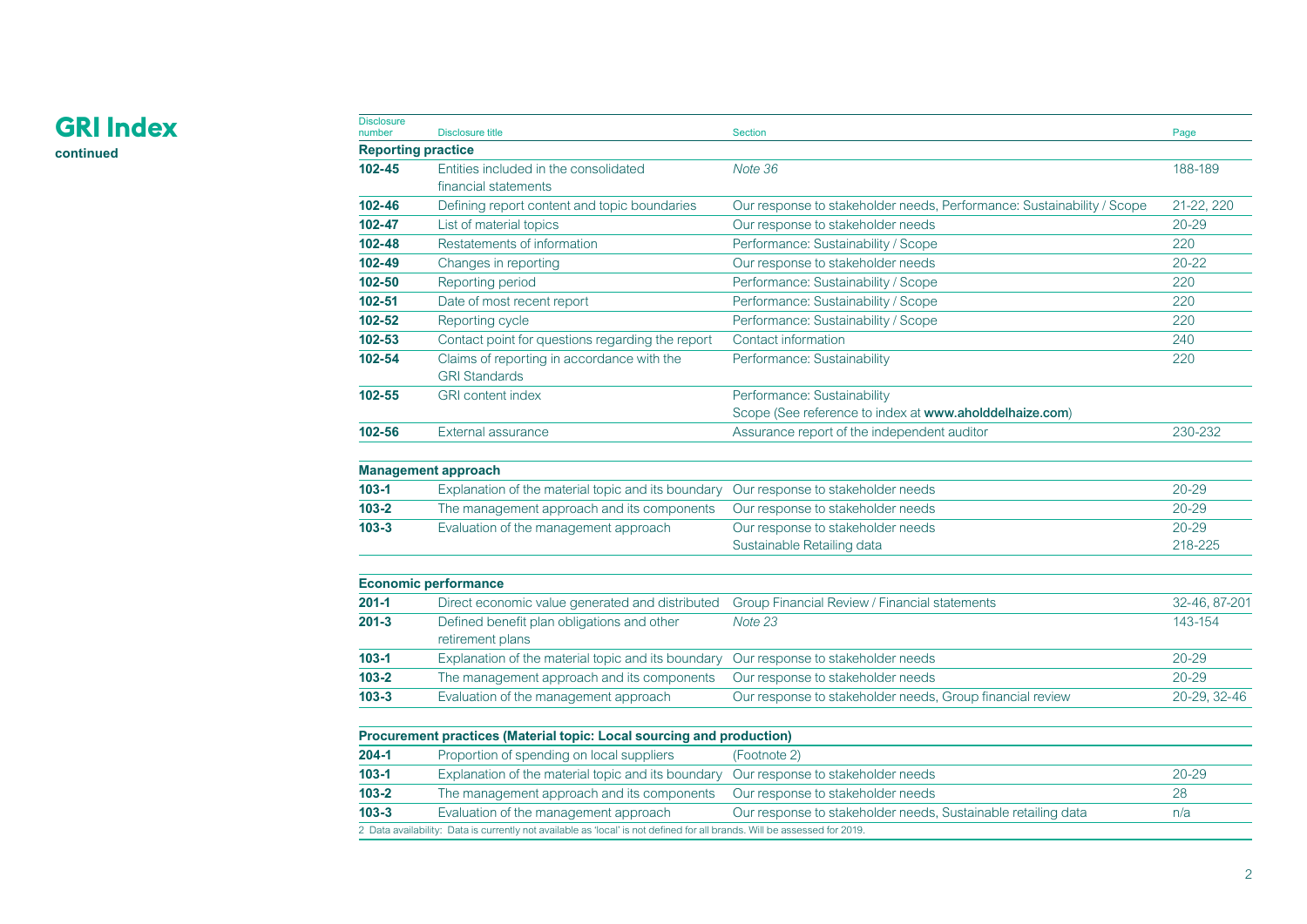#### **GRI Index continued**

Disclosure<br>number number Disclosure title Section Page **Materials (Material topic: Plastics) 301-1** Materials used by weight or volume (Footnote 3) **103-1** Explanation of the material topic and its boundary Our response to stakeholder needs 19-28<br> **103-2** The management approach and its components Our response to stakeholder needs 25 **103-2** The management approach and its components Our response to stakeholder needs 25 **103-3** Evaluation of the management approach Our response to stakeholder needs, Sustainable retailing data n/a 3 Data availability: We currently dont report on plastics, but will assess reporting in 2019 as part of the global plastics committment Ahold Delhaize has agreed to in 2018.

|           | <b>Emissions (Material topic: Carbon emissions)</b> |                                                                     |              |
|-----------|-----------------------------------------------------|---------------------------------------------------------------------|--------------|
| $305 - 1$ | Direct (Scope 1) GHG emissions                      | Sustainable retailing data                                          | 222, 227-229 |
| $305 - 2$ | Energy indirect (Scope 2) GHG emissions             | Sustainable retailing data                                          | 223, 227-229 |
| $305 - 3$ | Other indirect (Scope 3) GHG emissions              | Sustainable retailing data                                          | 224, 227-229 |
| $305 - 4$ | GHG emissions intensity                             | Sustainable retailing data                                          | 225, 227-229 |
| $305 - 5$ | Reduction of GHG emissions                          | Sustainable retailing data                                          | 226, 227-229 |
| $103 - 1$ | Explanation of the material topic and its boundary  | Our response to stakeholder needs                                   | $20 - 29$    |
|           |                                                     | Performance: Sustainability / Definitions                           | 227          |
| $103 - 2$ | The management approach and its components          | Our response to stakeholder needs, Group sustainability performance | 26, 47-48,   |
|           |                                                     | review, Performance: Sustainability / Definitions                   | 227          |
| $103 - 3$ | Evaluation of the management approach               | Our response to stakeholder needs, Group sustainability performance | 26, 47-48,   |
|           |                                                     | review, Sustainable retailing data                                  | 222          |

|           | <b>Effluents and waste (Material topic: Food waste)</b>                                                                           |                                                               |           |
|-----------|-----------------------------------------------------------------------------------------------------------------------------------|---------------------------------------------------------------|-----------|
| $306 - 2$ | Waste by type & disposal method                                                                                                   | Sustainable retailing data (Footnote 4)                       | 222       |
| $103 - 1$ | Explanation of the material topic and its boundary Our response to stakeholder needs                                              |                                                               | $20 - 29$ |
| $103 - 2$ | The management approach and its components  Our response to stakeholder needs                                                     |                                                               | 25        |
| $103 - 3$ | Evaluation of the management approach                                                                                             | Our response to stakeholder needs, Sustainable retailing data | 25, 222   |
|           | 4 Not applicable: The split to hazardous and non-hazardous waste is not applicable for KAD, given the nature of the organization. |                                                               |           |

|           | Occupational health and safety (Material topic: Associate safety, health and well-being)                                            |                                                                                                           |                |
|-----------|-------------------------------------------------------------------------------------------------------------------------------------|-----------------------------------------------------------------------------------------------------------|----------------|
| 403-2     | Types of injury and rates of injury, occupational<br>diseases, lost days, and absenteeism, and number<br>of work-related fatalities | Sustainable retailing data                                                                                | 222            |
| $103 - 1$ | Explanation of the material topic and its boundary Our response to stakeholder needs                                                |                                                                                                           | $20 - 29$      |
| $103 - 2$ | The management approach and its components                                                                                          | Our response to stakeholder needs                                                                         | 23             |
| $103 - 3$ | Evaluation of the management approach                                                                                               | Our response to stakeholder needs, Group sustainability performance<br>review, Sustainable retailing data | 23, 47,<br>222 |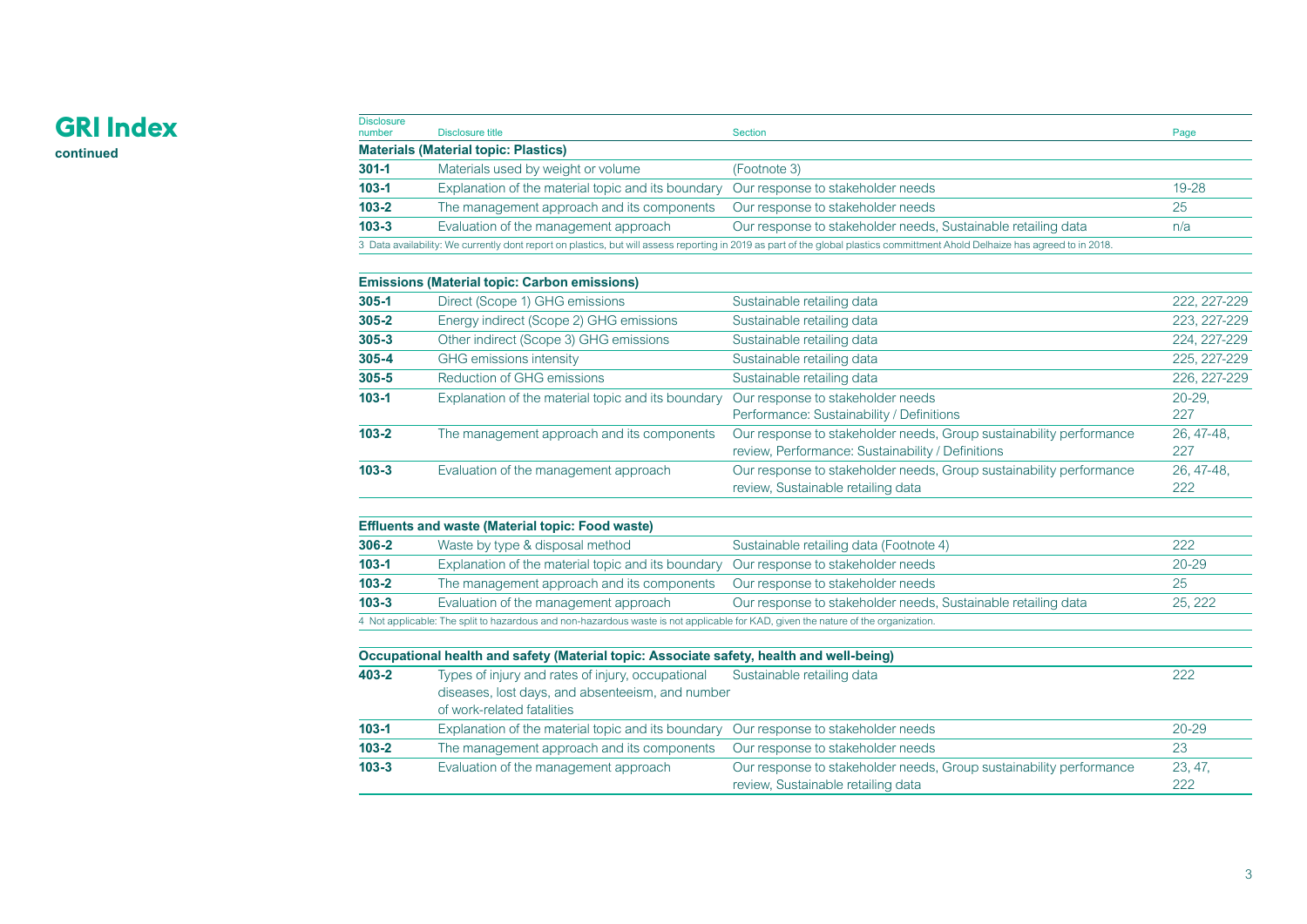**continued**

| <b>Disclosure</b><br>number | <b>Disclosure title</b>                                                                                           | <b>Section</b>                                                                                                                                                                | Page           |
|-----------------------------|-------------------------------------------------------------------------------------------------------------------|-------------------------------------------------------------------------------------------------------------------------------------------------------------------------------|----------------|
|                             | Diversity and equal opportunity (Material topic: Diversity of workforce)                                          |                                                                                                                                                                               |                |
| 405-1                       | Diversity of governance bodies and employees                                                                      | Our promises, Our Management Board and Executive Committees                                                                                                                   | 17, 53-56,     |
|                             |                                                                                                                   | Sustainable retailing data                                                                                                                                                    | 221            |
| $103 - 1$                   | Explanation of the material topic and its boundary                                                                | Our response to stakeholder needs                                                                                                                                             | $20 - 29$      |
| $103 - 2$                   | The management approach and its components                                                                        | Our response to stakeholder needs                                                                                                                                             | 24             |
| $103 - 3$                   | Evaluation of the management approach                                                                             | Our response to stakeholder needs, Group sustainability performance                                                                                                           | 24.            |
|                             |                                                                                                                   | review, Sustainable retailing data                                                                                                                                            | 221            |
|                             | Local communities (Material topic: Impact on local communities)                                                   |                                                                                                                                                                               |                |
| $413 - 1$                   | Operations with local community engagement,                                                                       | Our stakeholders, Our role in the value chain                                                                                                                                 | 12,14,         |
|                             | impact assessments, and development programs                                                                      | Sustainable Retailing data                                                                                                                                                    | 221            |
| $103 - 1$                   | Explanation of the material topic and its boundary                                                                | Our stakeholders, Our response to stakeholder needs                                                                                                                           | 12, 20-29      |
| $103 - 2$                   | The management approach and its components                                                                        | Our response to stakeholder needs                                                                                                                                             | 24             |
| $103 - 3$                   | Evaluation of the management approach                                                                             | Our response to stakeholder needs, Sustainable retailing data                                                                                                                 | 24, 221        |
| 416-1                       | Assessment of the health and safety impacts of<br>product and service categories                                  | Customer health and safety (Material topics: Healthy and sustainable diets, Affordable and healthy products, Product safety and sustainability)<br>Sustainable retailing data | 224            |
| $103 - 1$                   | Explanation of the material topic and its boundary                                                                | Our promises, Our response to stakeholder needs                                                                                                                               | 17, 20-29      |
| $103 - 2$                   | The management approach and its components                                                                        | Our growth drivers, Our response to stakeholder needs                                                                                                                         | 18-19, 27      |
| $103 - 3$                   | Evaluation of the management approach                                                                             | Our response to stakeholder needs, Group sustainability performance<br>review, Sustainable retailing data                                                                     | 27, 47,<br>224 |
|                             | <b>Deforestation and biodiversity</b>                                                                             |                                                                                                                                                                               |                |
| n/a                         | Management approach disclosures                                                                                   | Our response to stakeholder needs                                                                                                                                             | $20 - 29$      |
| n/a                         | KPIs:                                                                                                             | Our response to stakeholder needs                                                                                                                                             | 27, 49,        |
|                             | • certified sustainable sourcing of palm oil,<br>soy, wood fibers, tea, coffee and cocoa in<br>own-brand products | Sustainable retailing data                                                                                                                                                    | 224-225        |
|                             | • % of own-brand seafood product sales<br>certified as sustainable                                                |                                                                                                                                                                               |                |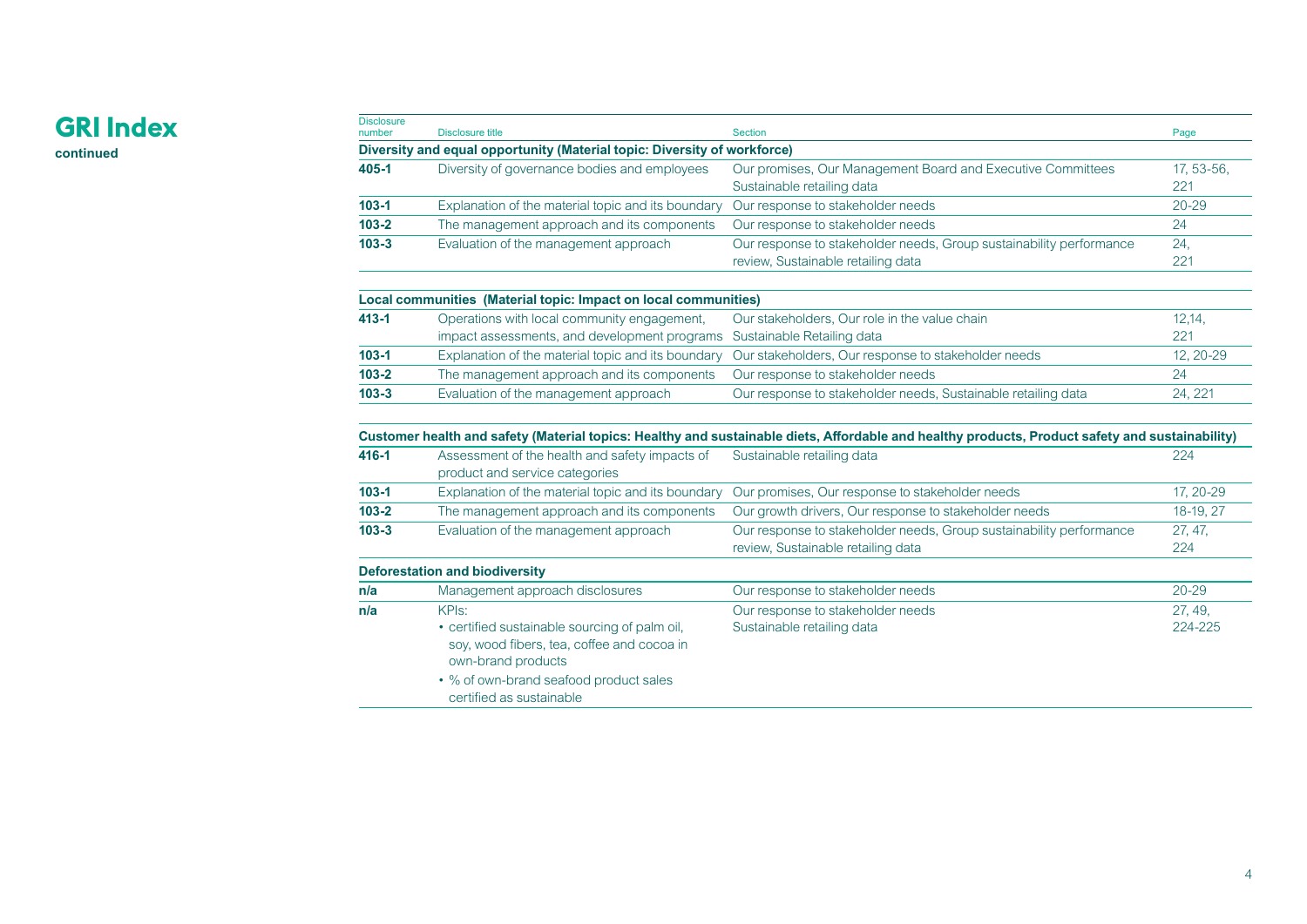**continued**

| <b>Disclosure</b><br>number | Disclosure title                                                                                                        | <b>Section</b>                                                                                                               | Page                 |
|-----------------------------|-------------------------------------------------------------------------------------------------------------------------|------------------------------------------------------------------------------------------------------------------------------|----------------------|
| <b>Human rights</b>         |                                                                                                                         |                                                                                                                              |                      |
| n/a                         | Management approach disclosures                                                                                         | Our response to stakeholder needs                                                                                            | $20 - 29$            |
|                             |                                                                                                                         | Group sustainability performance review                                                                                      | 47                   |
| n/a                         | KPI:                                                                                                                    | Our role in the value chain, Our response to stakeholder needs                                                               | 14, 23, 220,         |
|                             | • % of own-brand production units meeting<br>social compliance standards                                                | Sustainable retailing data                                                                                                   | 223                  |
| <b>Transparency</b>         |                                                                                                                         |                                                                                                                              |                      |
| n/a                         | Management approach disclosures                                                                                         | Our stakeholders, Our role in the value chain, Our response to<br>stakeholder needs, Group sustainability performance review | 12, 14, 20-29,<br>47 |
| n/a                         | KPI <sub>S</sub> :                                                                                                      | Our response to stakeholder needs, Sustainable retailing data                                                                | 28, 224              |
|                             | • 50% of own-brand food sales from<br>healthy products                                                                  |                                                                                                                              |                      |
|                             | • 100% of own-brand products with front-of-pack<br>nutritional labeling                                                 |                                                                                                                              |                      |
|                             | • 100% sustainable sourcing for seven                                                                                   |                                                                                                                              |                      |
|                             | commodities in our own-brand products                                                                                   |                                                                                                                              |                      |
|                             | <b>Sustainable agriculture</b>                                                                                          |                                                                                                                              |                      |
| n/a                         | Management approach disclosures                                                                                         | Our response to stakeholder needs<br>Group sustainability performance review                                                 | $20 - 29$<br>47      |
| n/a                         | KPIs:                                                                                                                   | Our stakeholders. Our role in the value chain                                                                                | 12, 14,              |
|                             | • 100% sustainable sourcing for seven<br>commodities in our own-brand products<br>• Percentage of total food sales from | Our response to stakeholder needs, Sustainable retailing data                                                                | 25, 224              |

**n/a** Management approach disclosures Our response to stakeholder needs, Group sustainability performance

review, Sustainable retailing data

Our response to stakeholder needs

Our stakeholders, Our role in the value chain

certified-organic products • Sales from "free-from" or organic own-brand product lines

• Associate engagement survey score

**Associate wages**

**n/a** KPIs:

5

20-29, 47, 221

12, 14, 23